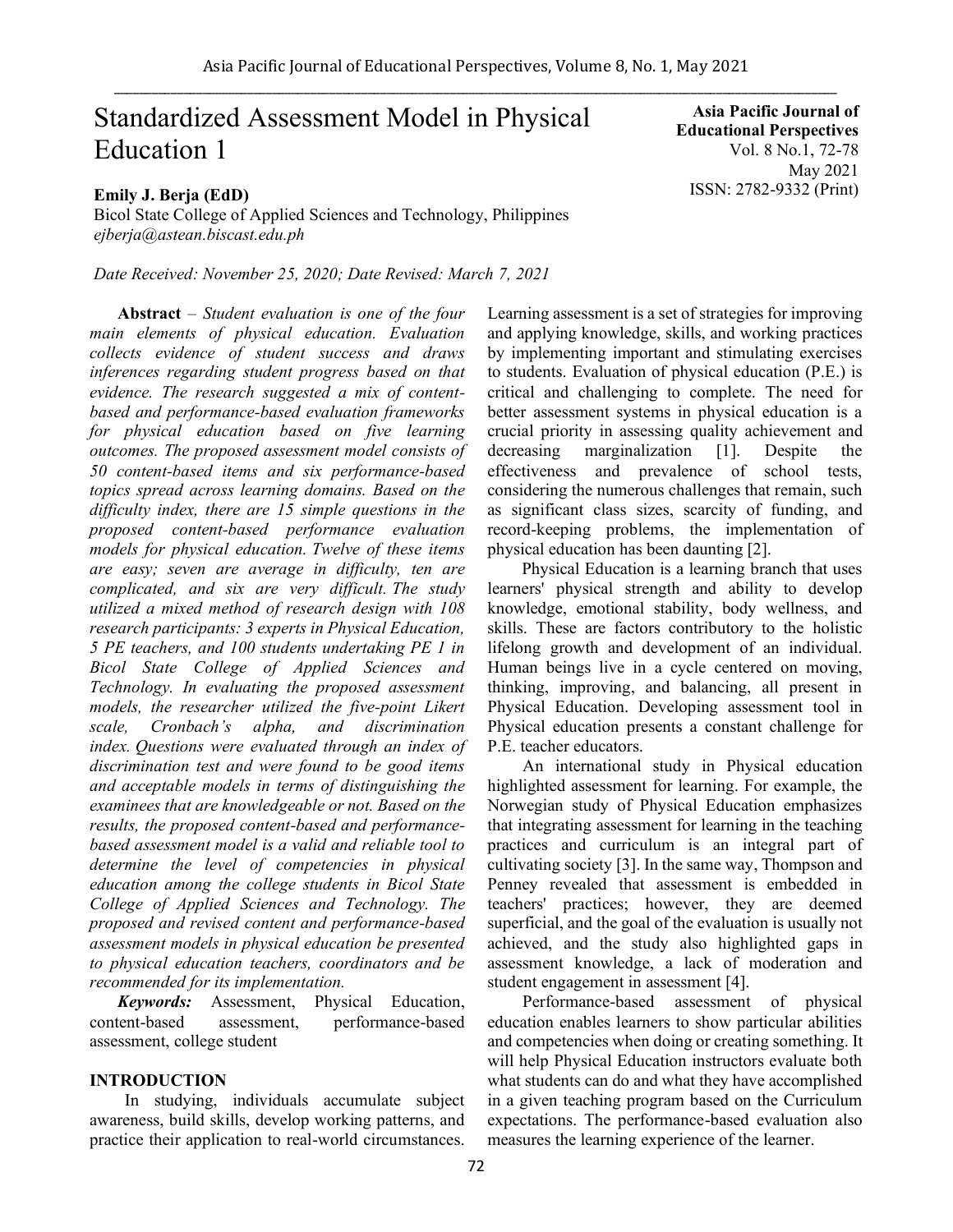The instructor's role is to connect the unit's material to subjects or processes that empower students to learn and to coordinate learning in a way that promotes the discovery of new interests [5][6]. Content refers to education in the emotional, cognitive and psychomotor worlds that student experiences convey in behaviors, knowledge, and skills. In a content-based assessment in education, the teachers assessed the student accumulated learnings in the three domains.

The researcher conducts this study to standardize performance assessment techniques in P.E. This standardization effort in assessing students' performance in Physical Education increases the level of validity, practicality, and reliability of test scores, thus, the reliability of grades given to P.E. students. It will also serve as a control mechanism in ensuring the delivery of quality instruction to P.E. learners. The study can also be a basis for curriculum enhancement in Physical Education.

In college, under the new curriculum, physical education is mandated by the Commission on Higher Education on the latest policies, standards, and guidelines across disciplines through Resolution No. 724-2017 dated October 3, 2017, focuses on the different movement patterns [7]. Students are required to adapt and pass knowledge and agility skills in various situations. Body movement is essential to the progress of day-to-day work and life. Awareness about what, when, and how the body will travel is vital to the standard of human life.

This study is developed to assess the performance of the students in Physical Education objectively. Since implementing the new curricula in the tertiary levels, teachers face unique challenges in developing instructional and assessment tools. All colleges and universities are challenged to address the need for updated tools aligned to the new content standards and competencies required in each course.

It is hoped that these assessment models can help teachers of Physical Education efficiently and objectively assess their students' performance according to the educational objectives. Moreover, may this prototype performance assessment models standardize physical education teachers' practices at the tertiary level and consequently serve as a control mechanism in ensuring the quality of physical education.

## **OBJECTIVES**

This study proposed content-based and performance-based assessment models in Physical

Education 1 anchored on the five learning outcomes at Bicol State College of Applied Sciences and Technology (BISCAST). Specifically, the study develops a performance-based assessment in Physical Education 1; and determine the content validity and reliability of the assessment.

# **METHODOLOGY**

# **Research Design**

The analysis used the research and development approach. The study developed content and performance-based evaluation models that used physical education performance assessment methods. This research mainly looked at the comments and ratings of the experts and the PE teachers. The evaluation models have been used and tested for content validity and reliability. This research used quantitative and qualitative methods to process, evaluate and interpret numerical data and verbal responses.

#### **Research Locale and Participants**

The research study was conducted in BISCAST. It is located along Peñafrancia Avenue in Naga City. There was a total of eight respondents in the study who rated the assessment models proposed in the study. The reliability was tested based on the ratings of the proposed content-based questionnaires and performance assessment rubrics. Validity was also measured by the 8 raters using the validated tool determine practicality of the assessment models. They were composed of 5 PE teachers and 3 experts. There were at least 100 students who participated in the pilottesting of the assessment models.

#### **Table 1. Respondents of the Study**

|                    | Frequency | Percentage |
|--------------------|-----------|------------|
| <b>Experts</b>     |           | 2.8        |
| <b>PE</b> teachers |           | 4.6        |
| <b>Students</b>    | 100       | 92.6       |
| <b>TOTAL</b>       | 108       | 100        |

#### **Research Instruments**

This research utilized a metarubric to determine the content validity and also used as an interview guide, proposed assessment models, and rating scale for practicality.

*The Metarubric for Content Validity and as Interview Guide.* The metarubric covers three criteria to generate information on their suggestions and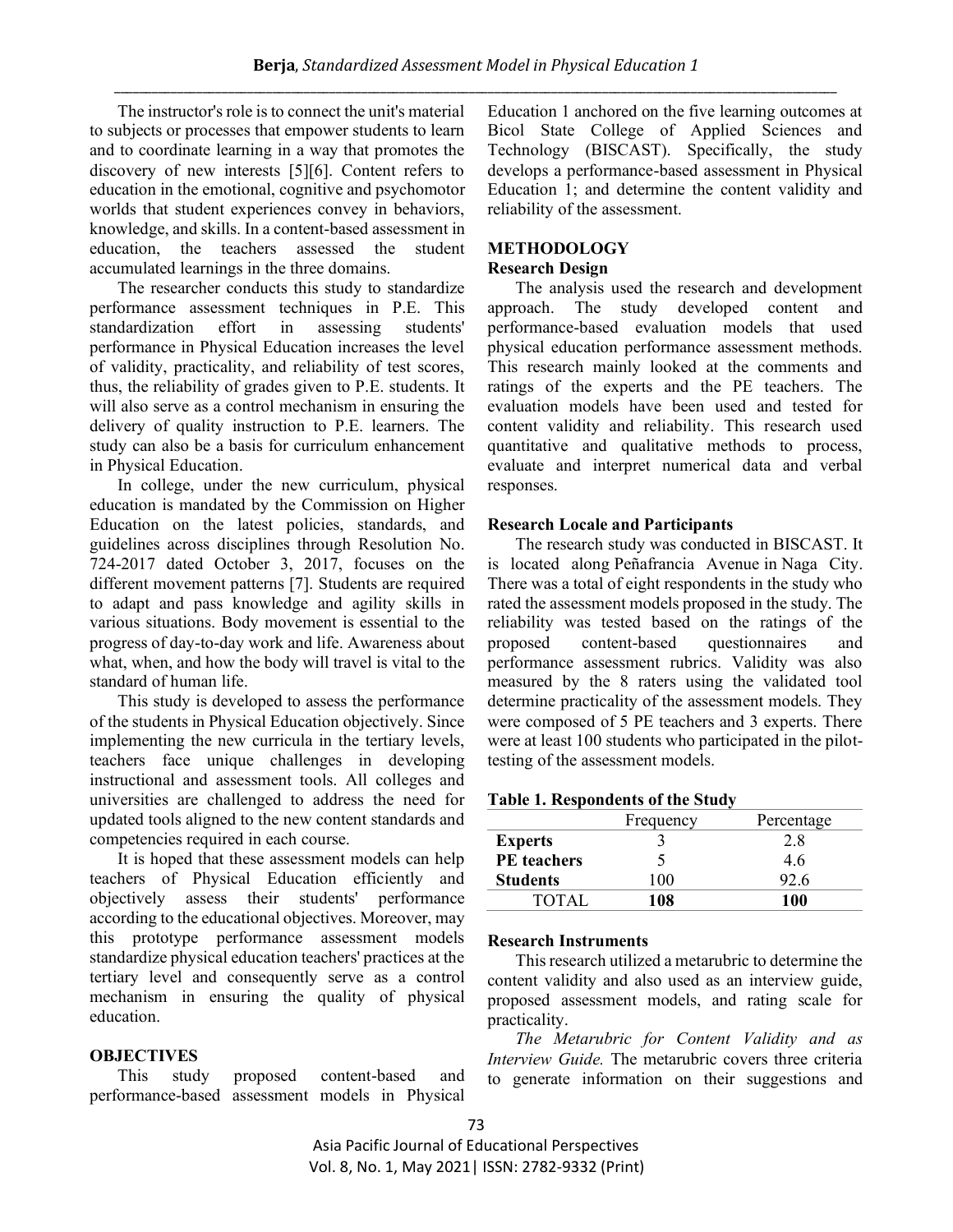observations for improvement of each of the five assessment models [8].

*Rubrics*. The proposed rubrics for the five learning outcomes Physical Education 1 were developed and later used in rating the performances. Rubrics were varied in criteria, indicators, weight and descriptors.

#### **Data Gathering Technique**

Criteria of the rubrics for assessing Performance in writing were gathered from relevant books and literature and inputs from Physical Education 1. Assessment Models were developed based on the cited sources and from the recommendations of the content validators.

The researcher seeks approval from the President of Bicol State College of Applied Science and Technology to conduct this study by administering the five assessment models based on the five-course learning outcomes. The researcher employed Physical Education experts from other colleges and universities, PE teachers in separate sessions to gather their inputs and comments. In conducting and collecting the necessary data for the study, informed consent and confidentiality agreement were secured from the respondents, assuring the respondents any information collected will be only used for the research.

For the assessment models' content validity, validators were gathered to test and determine the extent to which the rubrics' contents measure what they are supposed to measure. It is also employed to establish the relevance, adequacy, and completeness of the indicators and criteria. When the assessment models are completed, expert reviewers participated in the content validation. Content validation is an analytical study based on individual subjective decisions.

Content validation was carried out to evaluate each assessment model discussed the competencies to be assessed and the extent to which the assessment is appropriate and applicable in the outside world. Respondents are provided explicitly with rubric checklists to determine the headings' performance standards, proficiency, and explanation. Modifications to the evaluation models were made based on the assimilation of the comments of the reviewers.

In evaluating scores involving raters, it is essential to know the extent to which different scorers agree (or disagree) on the values assigned by the experts and the teachers. In this study, three experts and five teachers, and 100 students are asked to rate the Performance and determine their ratings.

#### **Statistical Treatment of Data**

For evaluating the practicality of the assessment models, raters are provided with a rating scale and the responses are analyzed using weighted means. Aside from quantitative rating, comments of the raters are analyzed using qualitative methods. Furthermore, results of interviews with experts, coaches, and teachers are collated. Qualitative responses were analyzed and integrated in the discussions. Their suggestions were considered in assessment models' revisions.

Content validity of the assessment model is established based on the evaluation ratings of the panel of experts using the Metarubric and will be analyzed using the weighted mean.

#### **Table 2.** Likert Scale for Content Validity

| Parameter     | <b>Response</b>          | Interpretation |  |  |
|---------------|--------------------------|----------------|--|--|
| Limits        | Category                 |                |  |  |
| $3.26 - 4.00$ | <b>Strongly Agree</b>    | Very Good      |  |  |
| $2.51 - 3.25$ | Agree                    | Good           |  |  |
| $1.76 - 2.25$ | Disagree                 | Fair           |  |  |
| $1.00 - 1.75$ | <b>Strongly Disagree</b> | Poor           |  |  |

For the sake of reliability, the Cronbach Alpha was calculated as an index of internal accuracy of the ratings provided to each article by the raters using the corresponding evaluation model. Cronbach alpha internal consistency, as a measure of reliability, was used to calculate the agreement's degree if the raters were to allocate scores to each article using the suggested evaluation models [9] in which the standardized assessment tool collected 0.941 reliability.

Discrimination Index has been used if the test question/item is valid. The Index of Discrimination is a primary measure of the validity of an item. It is a measure of an object's ability to differentiate between those who scored high on the test and those who scored low [7].

| Range          | <b>Verbal Interpretation</b> |  |
|----------------|------------------------------|--|
| $0.40 - above$ | Very Good Item/accepted      |  |
| $0.30 - 0.39$  | Good Item/accepted           |  |
| $0.20 - 0.29$  | Fair Item/accepted           |  |
| $0.09 - 0.19$  | Poor item/rejected           |  |

#### **RESULTS AND DISCUSSION**

Physical Education 1 offers instruction on various types of movement and core involvement under healthy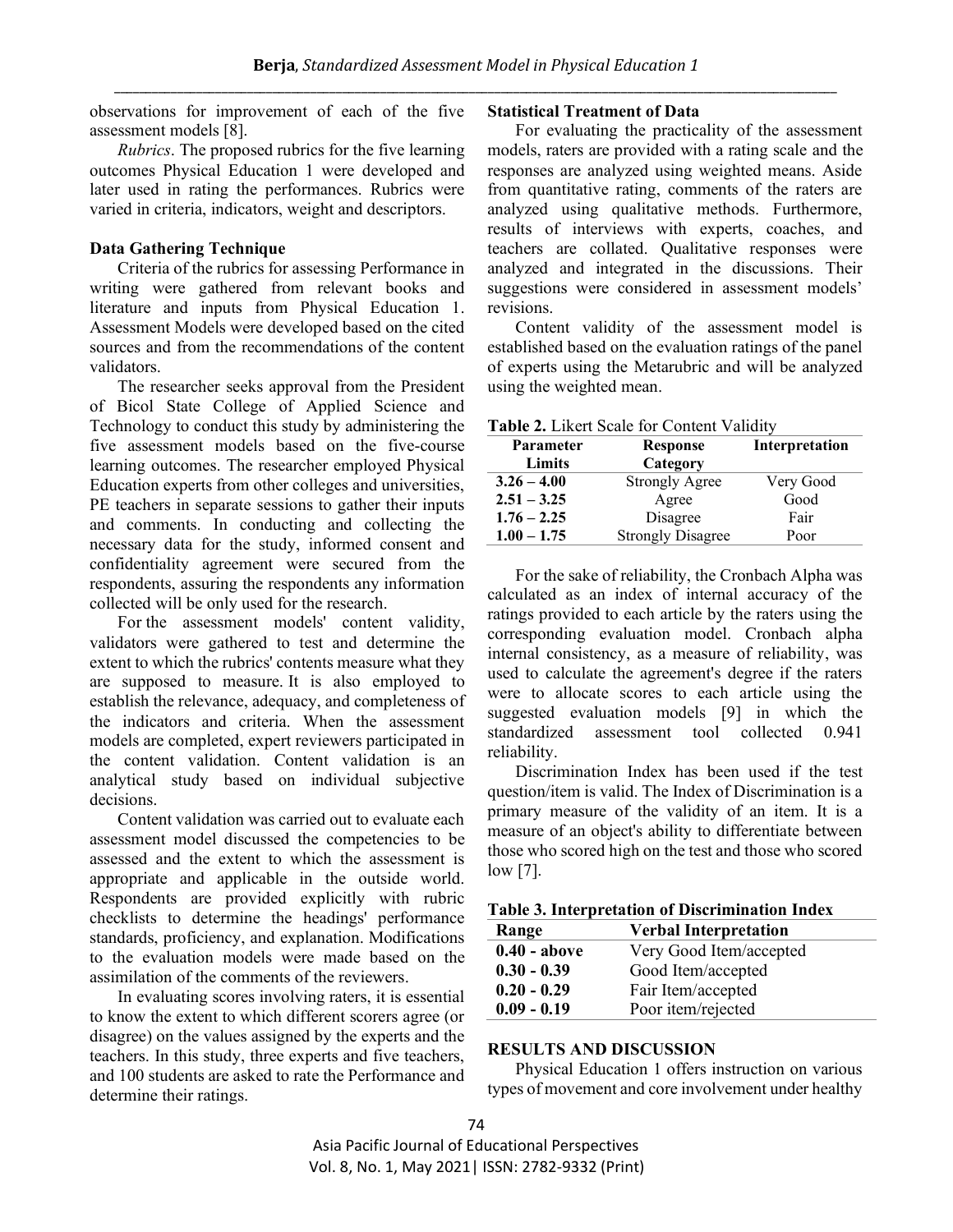eating and physical activity. Students would be able to adapt and transfer their mobility skills in multiple situations. The following are the Physical Education Course Learning Results (CLO).

# **A. Content -Based Assessment Models**

The proposed content-based performance assessment models in physical education are anchored on the five learning outcomes. It has 50 items spread across learning domains. In the course learning outcome 1, there are six (6) items each for remembering understanding questions. There are five (5) questions pertaining to applying and three (3) for analyzing. These 20 questions covered the topics: determinants of lifelong health, wellness and fitness; My food plate plan and balancing diet; Behavior and modification; Importance of physical activity; Introduction to fitness; Benefits of fitness Principles of physical activity; FIT formula; Movement pattern; Self-assessment of Physical Activity; Anatomical types of movement; Phases of exercise program; and Contraindicated Exercises.

## **B. Performance-based Assessment Model**

There were two performance-based assessment rubrics designed under CLO 1. Performance-based assessment No. 1 entitled "My food Plate Plan", with three criteria to be assessed, nutritional components, meal planning and variety. Performance-based assessment no. 2, is "The Anatomical movement" covers the criteria, readiness, mastery of movement and participation/coordination. Both performance-based assessment will measure the learnings on CLO 1.

Under course learning outcome number 2, the sixhour concepts have a total of five (5) questions each for remembering an understanding. CLO 2 include the three phases of exercise program, low intensity workout and contraindicated exercises. The performance-based assessment is on the three phases of exercise program. Students will be rated according to the following criteria: organization of fitness program, completeness of the fitness program, participation, timeliness and safety measures/ social responsibility. CLO 3 has a total of 10 questions. It has 5 questions for remembering and two questions each for understanding and apply and 1 for analyzing. Performance-based assessment rubrics under CLO 3 covers the Cardiovascular Fitness. Students are given to criteria on how they will be rated: Organization of the cardiovascular fitness exercise, appropriateness of the

steps and music of the fitness dance and completeness and correctness of the fitness dance exercise.

CLO 4 is involved in fitness practices and sports. There are ten questions assigned to this learning result, which aim to discover, implement, and review various techniques to enhance the efficiency of one's physical activity and those of others. Performance- based assessment rubrics for Fitness activities and games have the following criteria to rate the students' performance: Participation, cooperation/coordination, and safety measures and social responsibility. It is equivalent to 6 hours with ten questions spread across learning outcomes on content based and the performance- based assessment. For content-based assessment, there were four questions assigned to remembering and six questions are assigned to analyzing. Finally, CLO 5 explores wellness and wellbeing activism to encourage realistic and innovative interventions that can build a community bond and lead to the school's health and well-being and the broader community. It has five questions for each of you to recall and submit. The "Health and Wellness Advocacy Proposal" was also the performance-based appraisal headings under CLO 5. Students will be scored on the following criteria: proper style, health, and wellness content, and timeliness.

Gareis and Grant (2008) describe the Tab of Specification (TOS) as a map or table that details the substance and level of cognitive level tested on the test as well as the styles and emphases of the test items[10]. The specification table is very relevant to discuss the validity and reliability of the test objects. The test's validity ensures that the evaluation can derive the required conclusion from the assessment since the assessment has secured against any systemic error.

The specification table includes a means for the test constructor to ensure that the evaluation is based on the expected learning outcomes. It is also a means of ensuring that the number of questions on the exam is sufficient to guarantee accurate answers that are unlikely to be attributed to chance. It is also a valuable guide when designing a test and deciding the form of test objects you need to construct [11].

The validity of the proposed content-based assessment model in physical education is rated as very good, with a mean of 3.40. and 3.69 for performancebased assessment models as shown in Table 4. Specifically, these assessment models are very good in content and coverage, with a mean of 3.33 for contentbased and 3.63 for performance-based assessment.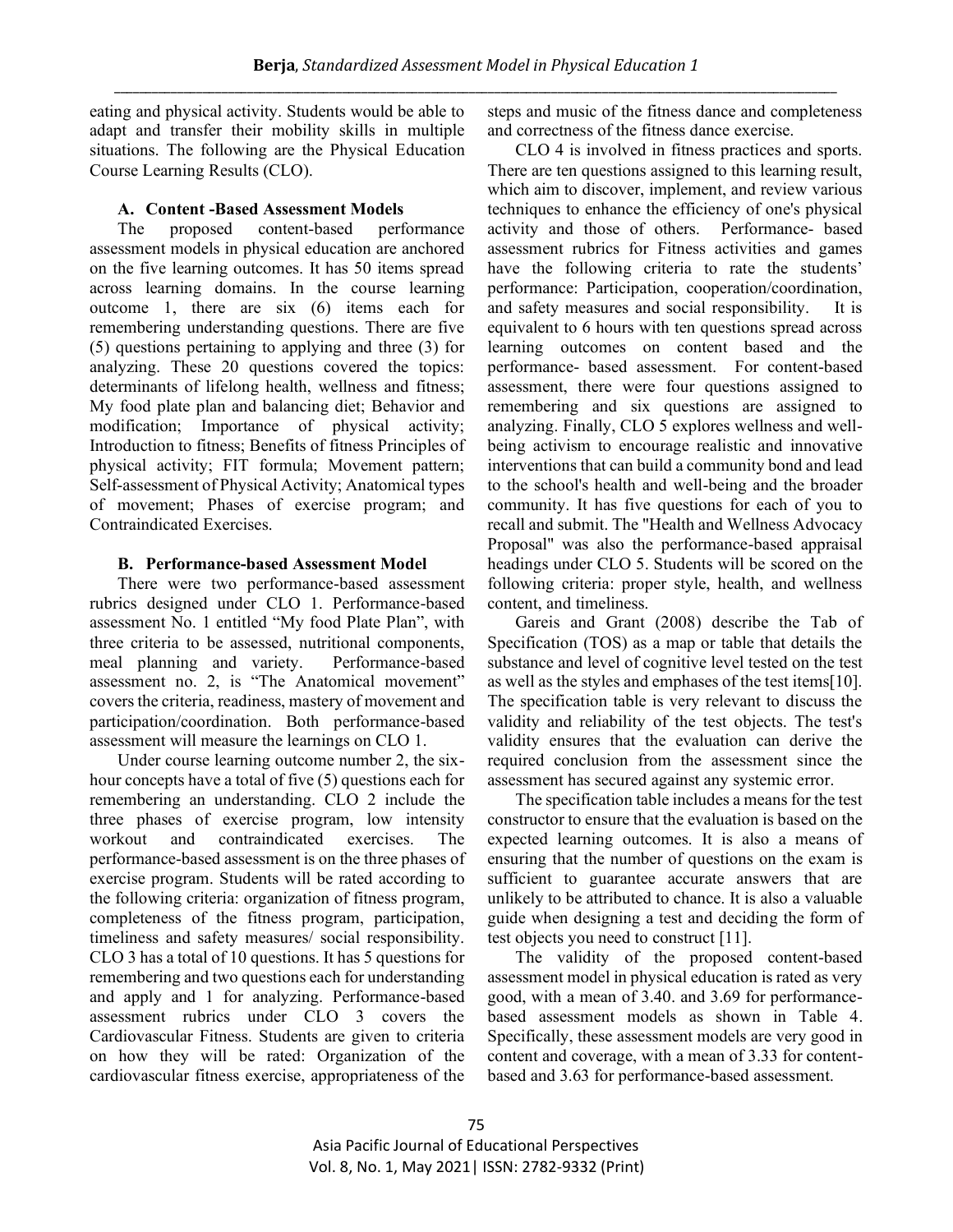|                                                                                    | Content -<br><b>Based</b> |    | Performance-<br><b>Based</b> |    |
|------------------------------------------------------------------------------------|---------------------------|----|------------------------------|----|
| <b>Metarubric Traits</b>                                                           |                           |    |                              |    |
|                                                                                    | WM                        | VI | WM                           | VI |
| <b>Content and Coverage</b>                                                        |                           |    |                              |    |
| Performance criteria are linked to standards.                                      | 3.67                      | VG | 3.6                          | VG |
| There are a manageable number of performance criteria.                             | 3.33                      | VG | 3.8                          | VG |
| The performance criteria are measurable and teachable.                             | 3.33                      | VG | 3.8                          | VG |
| Performance criteria match the objectives.                                         | 3.33                      | VG | 3.4                          | VG |
| The performance criteria clearly stated with a meaningful label.                   | 3.67                      | VG | 3.6                          | VG |
| The rubric has these elements: Performance Criteria, Scale, Levels of Proficiency, | 3.33                      | VG | 3.6                          | VG |
| and Descriptions.                                                                  |                           |    |                              | VG |
| Mean                                                                               | 3.44                      | VG | 3.63                         |    |
| <b>Technical Quality</b>                                                           |                           |    |                              |    |
| There is an even number of levels, i.e., 4 to avoid middle scoring.                | 3.33                      | VG | 3.8                          | VG |
| The highest level represents exemplary performance.                                | 3.33                      | VG | 4.00                         | VG |
| Each level on the scale is meaningful and non-judgmental.                          | 3.33                      | VG | 3.6                          | VG |
| Mean                                                                               | 3.33                      | VG | 3.8                          | VG |
| <b>Clarity and Detail</b>                                                          |                           |    |                              |    |
| They are written in student language.                                              | 3.33                      | VG | 3.4                          | G  |
| They are positively stated.                                                        | 3.67                      | VG | 3.8                          | VG |
| There are differences in descriptions.                                             | 3.33                      | VG | 3.8                          | VG |
| There is a progression of differences among the descriptions.                      | 3.33                      | VG | 3.6                          | VG |
| Mean                                                                               | 3.42                      | VG | 3.65                         | VG |
| <b>GWA</b>                                                                         | 3.40                      | VG | 3.69                         | VG |

#### **Table 4.** Validity of the Proposed Content and Performance -Based Assessment Model in Physical Education

#### Note: *VG – Very Good; G- Good*

Content and performance-based assessment are both very good in technical quality with a mean of 3.4 and 363, respectively. Both assessments are very good in clarity and detail based on the mean of 3.42 for content-based and 3.65 for performance-based. The evaluation models are valid because the performance criteria are related to the standards, have a manageable number, observable and legible, aligned with the objectives, explicitly defined with a meaningful label; and the heading has these elements: performance criteria, size, and level of proficiency.

On the other hand, the technical quality is very good because there are many levels, i.e., 4 to avoid middle scoring; the highest level represents exemplary performance. Each level on the scale is meaningful and non-judgmental. Finally, they are very good in clarity and detail because they are positively stated; there are differences in descriptions, and there is a progression of differences among the descriptions. The result ensures that the parameters or metrics are truly indicative of the results of the operation. It requires the comprehensive administration of the evaluation material to decide if it encompasses a representative range of the measurements or competencies to be measured. The competencies to be measured must be

routinely evaluated to ensure that the evaluation items and inaccurate proportions address all relevant factors.

# **Table 5. Reliability Statistics Content- Based Assessment Model**

| Cronbach's Alpha | Cronbach's Alpha   | Number of |  |  |
|------------------|--------------------|-----------|--|--|
|                  | Based on           | Items     |  |  |
|                  | Standardized Items |           |  |  |
| 0.941            | 0.964              | 50        |  |  |

Table 5 presents the test of the reliability of the content-based assessment models in physical education. In examining reliability, the proposed content-based assessment model in Physical Education has a Cronbach alpha of .941 (excellent). This implies that concordance in their evaluation as to the reliability of items, particularly in accessing, synthesizing, and evaluating information relative to health; applying concepts.

Based on the results of discrimination of the content-based assessment it implies that mostly of the questions are accepted, some need a little region however there are questions that should be rejected due to very low result of the discrimination index as shown in Table 6.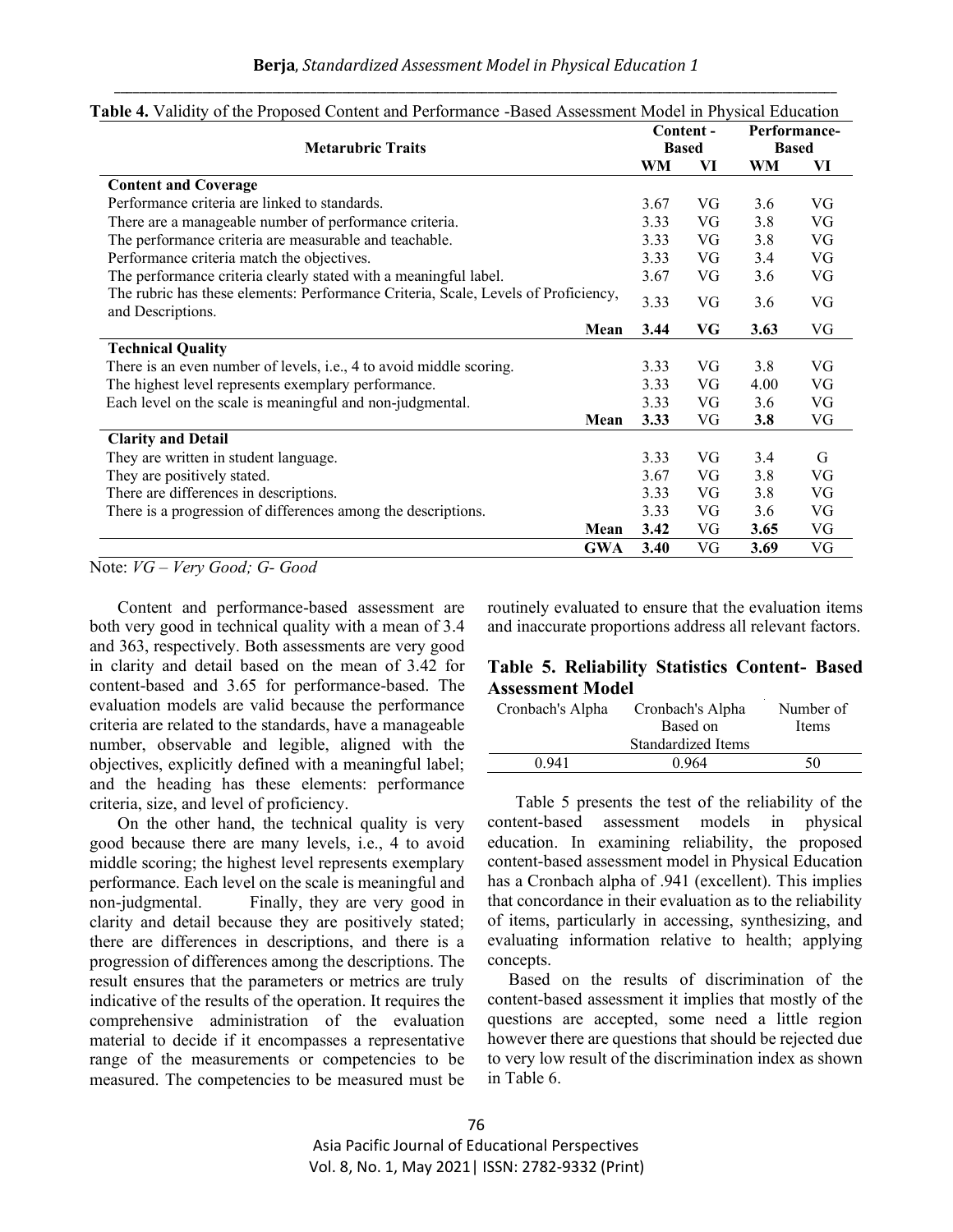| Table 6. Index of Discrimination |                                      |                                                 |                                       |                                 |               |  |
|----------------------------------|--------------------------------------|-------------------------------------------------|---------------------------------------|---------------------------------|---------------|--|
| Item No.                         | No of correct answer<br>from top 27% | <b>No of Correct Answer</b><br>from the low 27% | <b>Discrimination</b><br><b>Index</b> | <b>Verbal</b><br>Interpretation | <b>Action</b> |  |
| $\mathbf{1}$                     | 24                                   | 15                                              | 0.33                                  | Good Item                       | Accepted      |  |
| $\overline{c}$                   | 27                                   | 18                                              | 0.33                                  | Good Item                       | Accepted      |  |
| $\overline{\mathbf{3}}$          | 25                                   | 15                                              | 0.37                                  | Good Item                       | Accepted      |  |
| 4                                | 27                                   | 18                                              | 0.33                                  | Good Item                       | Accepted      |  |
| 5                                | 24                                   | 15                                              | 0.33                                  | Good Item                       | Accepted      |  |
| 6                                | 20                                   | 15                                              | 0.19                                  | Poor Item                       | Rejected      |  |
| $\boldsymbol{7}$                 | 22                                   | 17                                              | 0.19                                  | Poor Item                       | Rejected      |  |
| $\,$ 8 $\,$                      | 15                                   | 10                                              | 0.19                                  | Poor Item                       | Rejected      |  |
| 9                                | 23                                   | 14                                              | 0.33                                  | Good Item                       | Accepted      |  |
| 10                               | 22                                   | $\overline{2}$                                  | 0.74                                  | Very good item                  | Accepted      |  |
| 11                               | 10                                   | 7                                               | 0.11                                  | Poor Item                       | Rejected      |  |
| 12                               | 11                                   | 5                                               | 0.22                                  | Fair item                       | Accepted      |  |
| 13                               | $\overline{2}$                       | $\boldsymbol{0}$                                | 0.07                                  | Poor Item                       | Rejected      |  |
| 14                               | 19                                   | 9                                               | 0.37                                  | Good Item                       | Accepted      |  |
| 15                               | 20                                   | 11                                              | 0.33                                  | Good Item                       | Accepted      |  |
| 16                               | 22                                   | 10                                              | 0.44                                  | Very good item                  | Accepted      |  |
| 17                               | 20                                   | 11                                              | 0.33                                  | Good Item                       | Accepted      |  |
| 18                               | 27                                   | 27                                              | 0.00                                  | Poor Item                       | Rejected      |  |
| 19                               | 15                                   | 5                                               | 0.37                                  | Good Item                       | Accepted      |  |
| 20                               | 10                                   | $\mathfrak 2$                                   | 0.30                                  | Good Item                       | Accepted      |  |
| 21                               | 18                                   | 9                                               | 0.33                                  | Good Item                       | Accepted      |  |
| 22                               | 24                                   | 20                                              | 0.15                                  | Poor Item                       | Rejected      |  |
| 23                               | 25                                   | 20                                              | 0.19                                  | Poor Item                       | Rejected      |  |
| 24                               | 25                                   | 20                                              | 0.19                                  | Poor Item                       | Rejected      |  |
| 25                               | 23                                   | 17                                              | 0.22                                  | Fair Item                       | Rejected      |  |
| 26                               | 25                                   | 18                                              | 0.26                                  | Fair Item                       | Accepted      |  |
| 27                               | 18                                   | 5                                               | 0.48                                  | Very Good Item                  | Accepted      |  |
| 28                               | 27                                   | 24                                              | 0.11                                  | Poor Item                       | Rejected      |  |
| 29                               | 26                                   | 17                                              | 0.33                                  | Good Item                       | Accepted      |  |
| 30                               | 9                                    | $\boldsymbol{0}$                                | 0.33                                  | Good Item                       | Accepted      |  |
| 31                               | 24                                   | 10                                              | 0.52                                  | Very good item                  | Accepted      |  |
| 32                               | 9                                    | $\boldsymbol{0}$                                | 0.33                                  | Good Item                       | Accepted      |  |
| 33                               | 25                                   | 15                                              | 0.37                                  | Good Item                       | Accepted      |  |
| 34                               | 27                                   | 24                                              | 0.11                                  | Poor Item                       | Rejected      |  |
| 35                               | 25                                   | 17                                              | 0.3                                   | Good Item                       | Accepted      |  |
| 36                               | 20                                   | 18                                              | 0.07                                  | Poor Item                       | Rejected      |  |
| 37                               | 18                                   | $\overline{c}$                                  | 0.59                                  | Very good item                  | Accepted      |  |
| 38                               | 24                                   | $\sqrt{ }$                                      | 0.63                                  | Very good item                  | Accepted      |  |
| 39                               | 12                                   | $\mathbf{1}$                                    | 0.41                                  | Very good item                  | Accepted      |  |
| 40                               | $\overline{4}$                       | $\boldsymbol{0}$                                | 0.15                                  | Poor item                       | Rejected      |  |
| 41                               | 21                                   | $8\,$                                           | 0.48                                  | Very good item                  | Accepted      |  |
| 42                               | 18                                   | $\overline{\mathcal{A}}$                        | 0.52                                  | Very good item                  | Accepted      |  |
| 43                               | 23                                   | 10                                              | 0.48                                  | Very good item                  | Accepted      |  |
| 44                               | 20                                   | 11                                              | 0.33                                  | Good Item                       | Accepted      |  |
| 45                               | 24                                   | 13                                              | 0.41                                  | Very good item                  | Accepted      |  |
| 46                               | 20                                   | 11                                              | 0.33                                  | Good Item                       | Accepted      |  |
| 47                               | 15                                   | $\boldsymbol{0}$                                | 0.56                                  | Very good item                  | Accepted      |  |
| 48                               | 20                                   | 6                                               | 0.52                                  | Very good item                  | Accepted      |  |
| 49                               | 22                                   | 4                                               | 0.67                                  | Very good item                  | Accepted      |  |
| 50                               | 5                                    | $\boldsymbol{0}$                                | 0.19                                  | Poor item                       | Rejected      |  |

**Berja**, *Standardized Assessment Model in Physical Education 1* \_\_\_\_\_\_\_\_\_\_\_\_\_\_\_\_\_\_\_\_\_\_\_\_\_\_\_\_\_\_\_\_\_\_\_\_\_\_\_\_\_\_\_\_\_\_\_\_\_\_\_\_\_\_\_\_\_\_\_\_\_\_\_\_\_\_\_\_\_\_\_\_\_\_\_\_\_\_\_\_\_\_\_\_\_\_\_\_\_\_\_\_\_\_\_\_\_\_\_\_\_\_\_\_\_\_\_\_\_\_\_\_\_\_